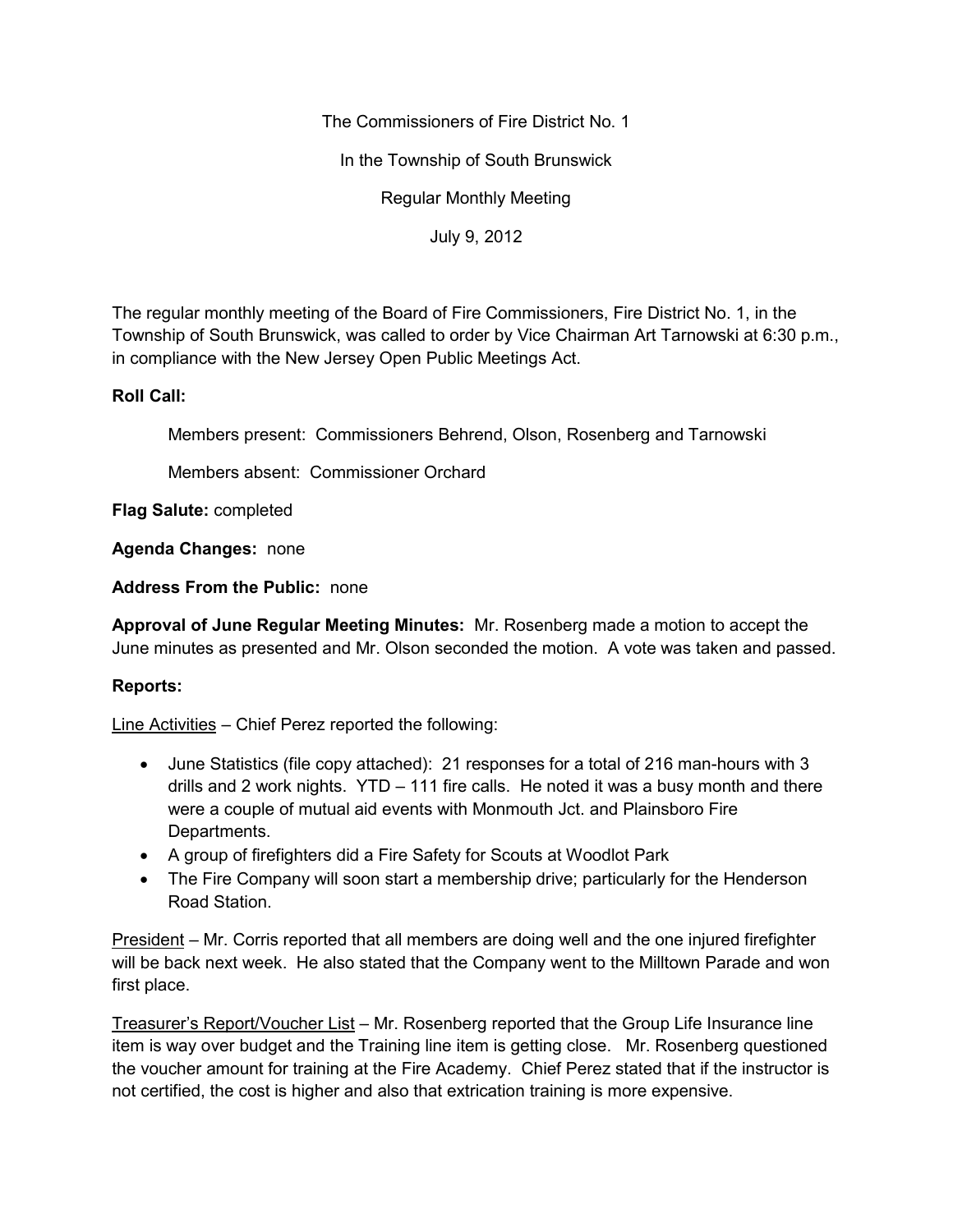There were no issues with the Voucher List, therefore, Mr. Olson made a motion to accept the List as presented and Mr. Rosenberg seconded the motion. A vote was taken and passed.

Secretary – Mr. Olson had nothing to report.

Fire Coordinator – Mr. Perez reported the following:

- The drive component on the new Rescue Truck arrived and will be installed.
- Repair to the Ladder Truck has been completed
- Some apparatus will be going out for PM soon; there is a short repair list.
- Fire Marshall Laird is out on disability until the end of September.
- A proposal from a physical training vendor was requested. The Fire Company will review the information about the vendor's group setting training. It was noted that the cost is about the same as the current gym being used: \$15 pp/per month. Based on discussions held with the members, a decision will be made.

Chairman – Mr. Orchard was not present at this evening's meeting.

Standing Committee Reports –

*Fire Company Liaison –* already discussed.

*Rescue Squad Liaison –* it was noted that the Squad's building should be completed this week and their vehicles to move back. Also, the vehicle computer has not yet arrived.

*Public Relations -* Mr. Behrend reported that he has a good outline and will probably include items on cooking and electrical safety, as well as the Open House. He requested guidance from the Fire Company and the Board.

*State Association –* The next meeting will be in Sept. in Wildwood; Mr. Rosenberg will attend.

*Insurance –* Mr. Rosenberg stated that funds may need to be moved around in order to pay the insurance and he noted that next year, payment may have to be on a quarterly basis, however, he'd like to avoid that avenue.

**Unfinished Business:** LOSAP deposits were received and entered into everyone accounts.

**New Business:** none

**Executive Session:** none

**Address From the Public:** none